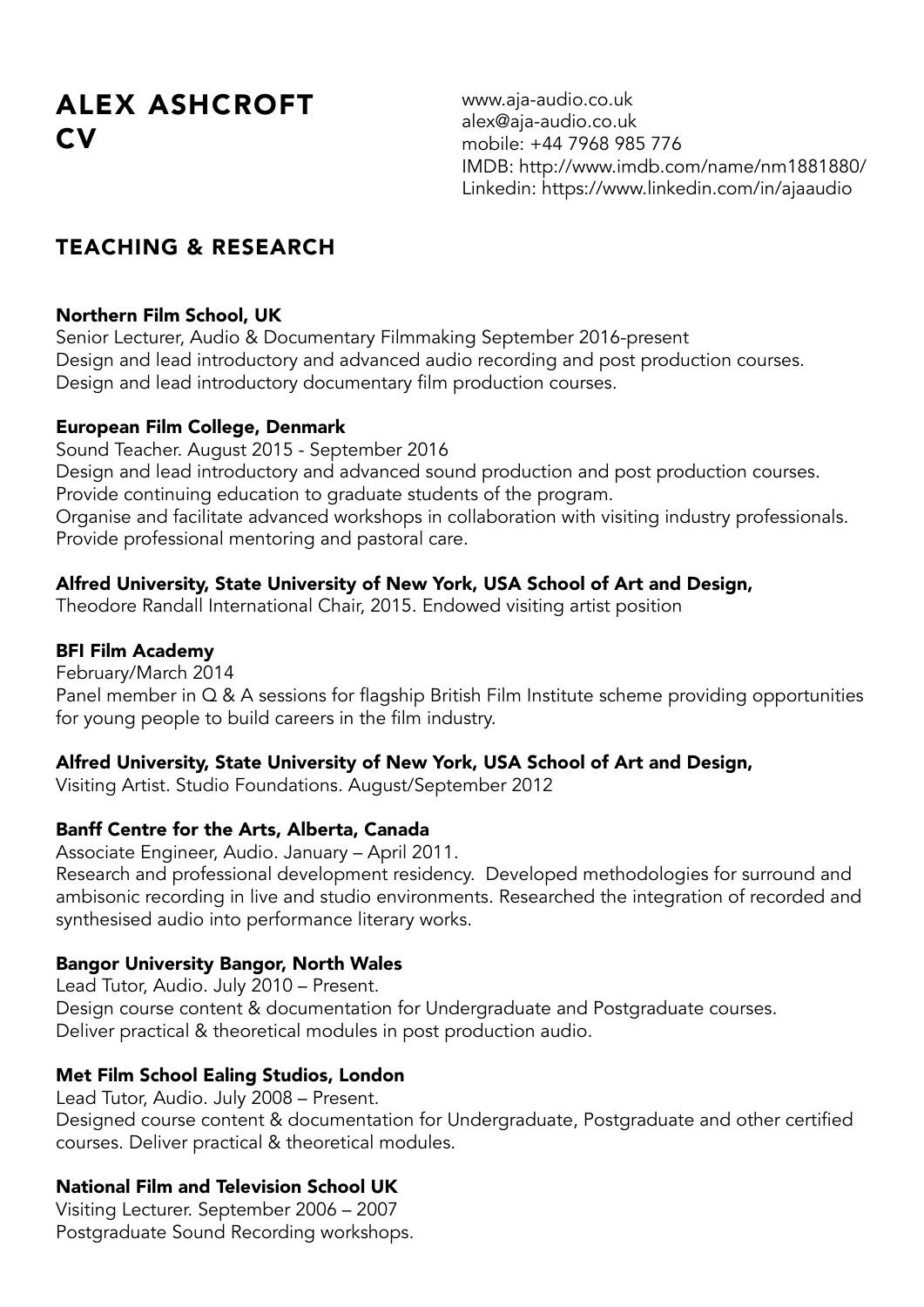#### SELECTED PROFESSIONAL ACTIVITES (Full list of credits available @www.aja-audio.co.uk)

#### LIVE AUDIO ENGINEERING AND RECORDING.

Cirque du Soleil, Corteo, South American Tour 2014 Sound Specialist, Technician.

Britten Symphonia Saffron Hall Celebratory Opening Concert 2013 Recording and Mix Engineer.

Cirque du Soleil, Varekai, Madrid 2009, Zaia Macau 2010, Corteo Europe 2012 Fly-In Technician, Sound Specialist.

Dobson Sound Productions, Greenbelt Festival 2011 Front of House Engineer.

Maria Knapik, Jeffrey Carl & Michel Brousseau Recital, St. John's, Smith Square 2011 Recording and Mix Engineer

Glassbox Productions, Sonisphere Festival 2011 Audio System Technician.

Ensemble Cymru, North Wales International Music Festival 2010 Recording and Mix Engineer.

PWR Events, Hampton Court Jazz Festival 2010 Monitor Engineer.

Dobson Sound Productions, The Big Chill Festival 2009 Monitor Engineer.

Royal Shakespeare Company, Romeo and Juliet, Othello - 2008, The Tempest, Days of Significance - 2009 Touring Senior Sound Technician.

Cirque du Soleil, Alegria European Tour/ South American Tour 2007-8. Head of Sound.

#### AUDIO POST PRODUCTION

Winds of Change 2013 Optimistic Productions Ltd. UK (Animation) Channel 4 UK Sound Editor. Director: Dan Edelstyn. Producer: Hillary Powell

No Good Deed Goes Unpunished 2013 Optimistic Productions Ltd. UK (Animation) Channel 4 UK Sound Editor. Director: Dan Edelstyn. Producer: Hillary Powell

Not, 2012. Adda Films UK Short (HDV) Post Production Mixer. Director: John Evans. Royal Television Society, Student Awards 2012,

Stori Traws, 2012. Snowdonia National Park Authority UK / Welsh Government Post Production Mixer. Director:Joanna Wright. Oral History/ Digital Stories documenting the closure of Trawsfynydd Nuclear Power Station. Award winner Welsh Heritage Schools Initiative

Losing Peter, 2012. Documentary. 25 min (HDV) Sound Designer, Post Production Mixer. Director: Michelle Bhatia.

There's Power in the Blood, 2011. Phil Hession UK/Canada. LP Music Producer Recording/ Mix Engineer

Ninna Nanna del Duro - Demo, 2011. Stephano Bollani Canada. Recording/ Mix Engineer

World Food Program, United Nations – Kenya, 2010. Alkimia Productions UK/ Kenya (HDV). Post-production Sound Mixer. Director/ Producer: Lisianne Dal Bo Roncato.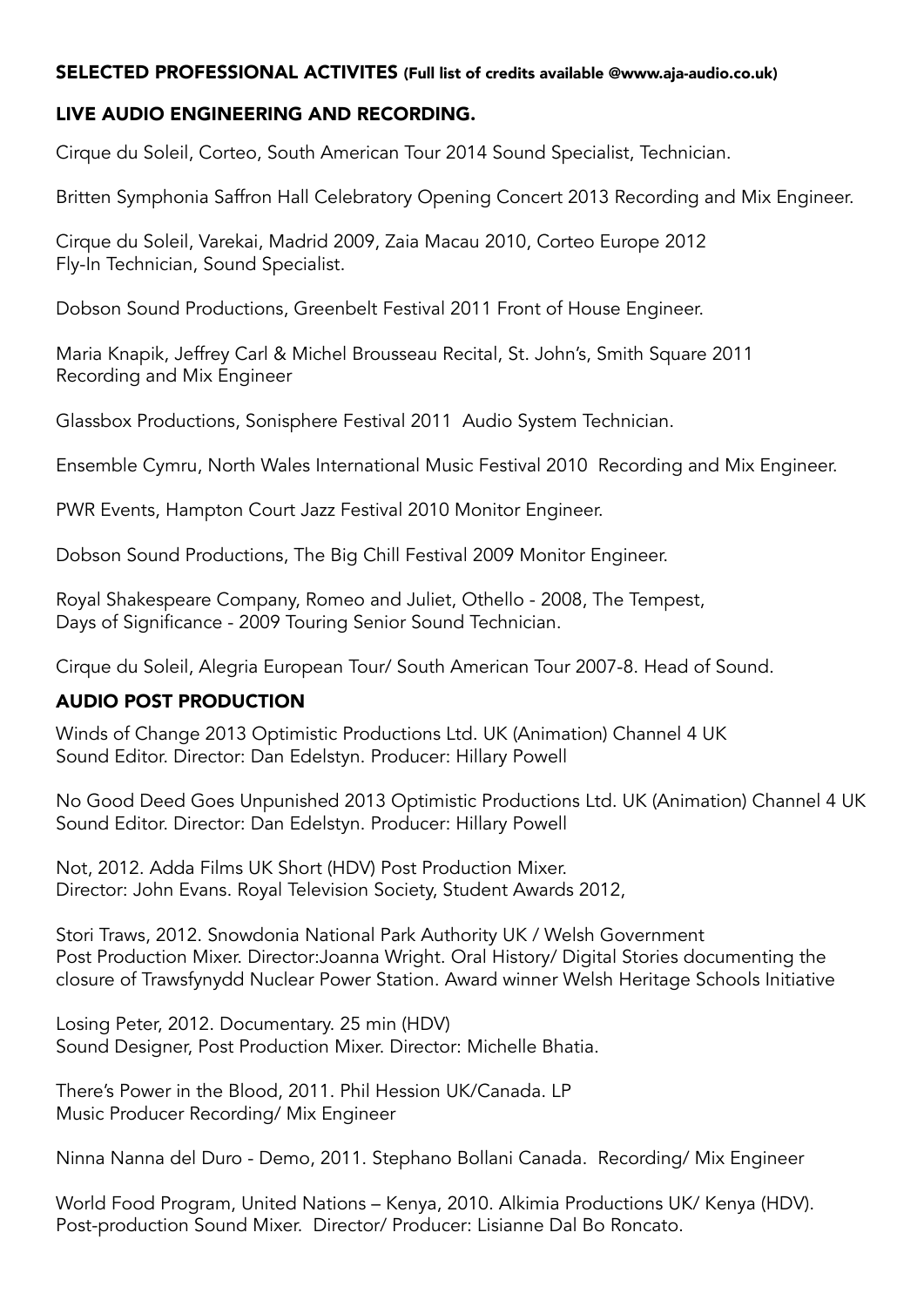#### DRAMA PRODUCTION MIXER

The Last Tree, 2019. Prodigal Films Ltd. UK 100min (Alexa Mini) Production Sound Mixer. Director: Shola Amoo. Producer: Myf Hopkins

Honeycomb Lodge, 2014. Laughing Stock Ltd. UK 93min (GENESIS) Production Sound Mixer. Director: Lesley Manning. Producer: Myf Hopkins.

It's Too Much, 2013. Genlock Films Ltd. UK/ India 99min (RED) Production Sound Mixer. Director: Pushkar Jog. Producer: Shailaish Agarwal.

Ghosted, 2011. Motion Picture House Ltd UK 110min (RED). Production Sound Mixer. Director: Craig Viveiros. Producer: Rupert Bryan.

Leila, 2010. Met Film Ltd. UK 87min (RED) Production Sound Mixer. Director: Lesley Manning. Producer: Kirsten McFie.

The Burial, 2009. Ipso Facto Films France/UK 90 min (HDV). Location Mixer. Directors: Danielle Boucher & David Mills. Producer: David Mills.

Like Father, 2007. Kaos Films Bosnia Herzegovina 29min (16mm). Location Mixer. Director: Gabriel Russell. Producer: Jules Powell.

#### DRAMA SOUND DEPARTMENT

Chaqun son Cinema, 2007. Elzevir Films France 100min (35mm). Boom Operator. Director: Ken Loach. Producer: Rebecca O'Brian. Compilation of short films by Palm D' Or winners. Commissioned for Cannes Film Festival. (Segment)

It's a Free World, 2007. Sixteen Films Poland/ UK/ Ukraine 96min (35mm). 2nd Boom Operator. Director: Ken Loach. Producer: Rebecca O'Brian. TX Channel 4 UK.

Pinochet in Suburbia, 2006. BBC/ Tiger Aspect UK 90min TV Drama (Digi-Beta). Sound Maintenance. Director/ Producer: Richard Curzon Smith. TX BBC2 and Internationally.

Hustle III, 2006. BBC/ Kudos Film and Television UK 60 min TV Drama Series (16mm). Sound Maintenance. Director: Otto Bathurst/ C McCarthy/ SJ Clarkson Producer: Karen Wilson. TX BBC1 and Internationally.

#### FACTUAL PRODUCTION MIXER

1 Way Up, 2014. Jet Set Films/ Sine Global. UK/USA 66min (3D). MTV Production Mixer. Director: Amy Mathieson. Producer: Albie Hecht Broadcast 10 August 2014

Kevin's Supersized Salvage, 2014. Arrow Media UK 90min. Production Mixer. Director: Alex Revill Broadcast 24 April 2014 Channel 4

The Perfect Shot – The Dirk Nowitzki Story, 2013. Broadview TV GmbH. Germany/UK/USA 95min (35mm). Production Mixer. Director: Sebastian Dehnhardt.

Profile, 2012. BBC Radio 4 UK Location Recordist. Producer: Ben Crighton. http://www.bbc.co.uk/programmes/b01lsqkq

The New Ten Commandments, 2008. Lansdowne/ Scottish Documentary Institute. UK 101 min (HDV). Location Mixer. Directors: Various. Producer: Nick Higgins and Noe Mendelle. Feature Documentary celebrating 60th anniversary of the Universal Declaration of Human Rights